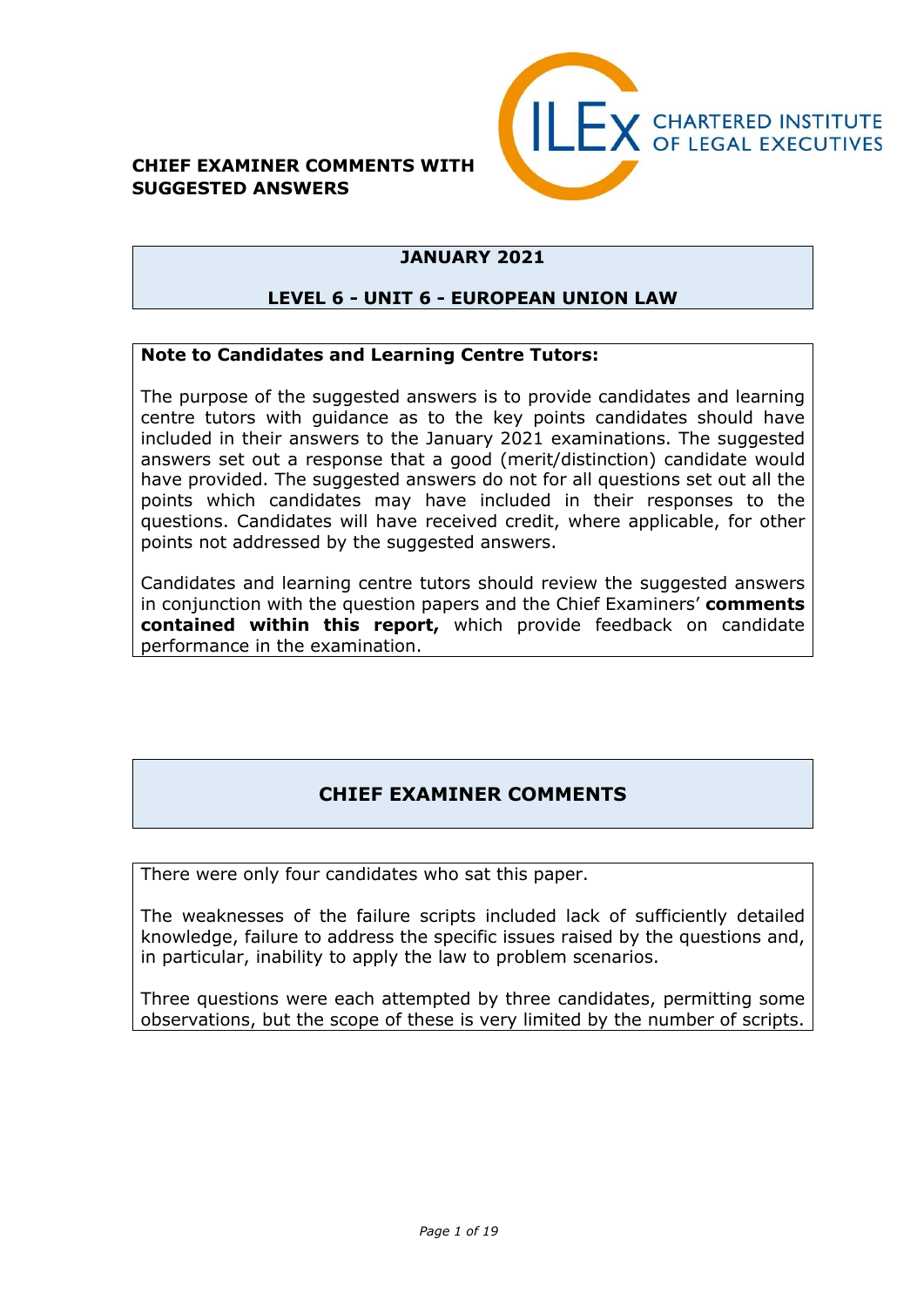### **CANDIDATE PERFORMANCE FOR EACH QUESTION**

#### **Section A**

#### **Question 1**

- (a) Role as component of relevant market noted. Limited detail on procedure for identifying the products in the pool.
- (b) Limited knowledge here. Important factors such as market structure, vertical integration, cross-elasticity of supply and durability over time needed to be addressed.
- (c) Distinction not clearly made between normal discounting for quantity/regularity, which is acceptable for a dominant undertaking, and other discounting, e.g. all requirements and cumulative, which are anti-competitive abuse by foreclosing the market.

#### **Question 2**

Good answers focused on the definition of direct and individual concern respectively, and showed an understanding of the rationale for the revision to include regulatory acts with direct effect and the underpinning case law. More could have been said on those situations which do not come within the modification.

#### **Question 3**

Even weaker candidates demonstrated some understanding of the basic structure and purpose of Art 267. There was too much exposition, and not enough analysis and evaluation. Only the good answer to this question really got to grips with the specific requirements and dealt very well with the way in which the CJEU has used its powers under this Article to develop the law by re interpreting the questions posed and adopting an activist approach.

#### **Question 4**

Not attempted.

Answers to similar past questions have demonstrated the ability to describe the governance and organisation structures. They lacked critique and evaluation, and often failed to focus on the specific issues. Here the actual role of the Commission should have been the focus, and the extent to which it 'runs' the EU, as opposed to the role of the Parliament, Council and Member States' parliaments, explored.

#### **Section B**

#### **Question 1**

Not attempted.

Answers to similar past questions tend not to fully account for the much more relaxed approach to vertical agreements, such that VABER essentially applies Art 101.3 to exclusive and selective distribution agreements absent hardcore restrictions. Information on market share needs to be applied for NOAMI and VABER respectively. Here Raamat would fall outside VABER, but the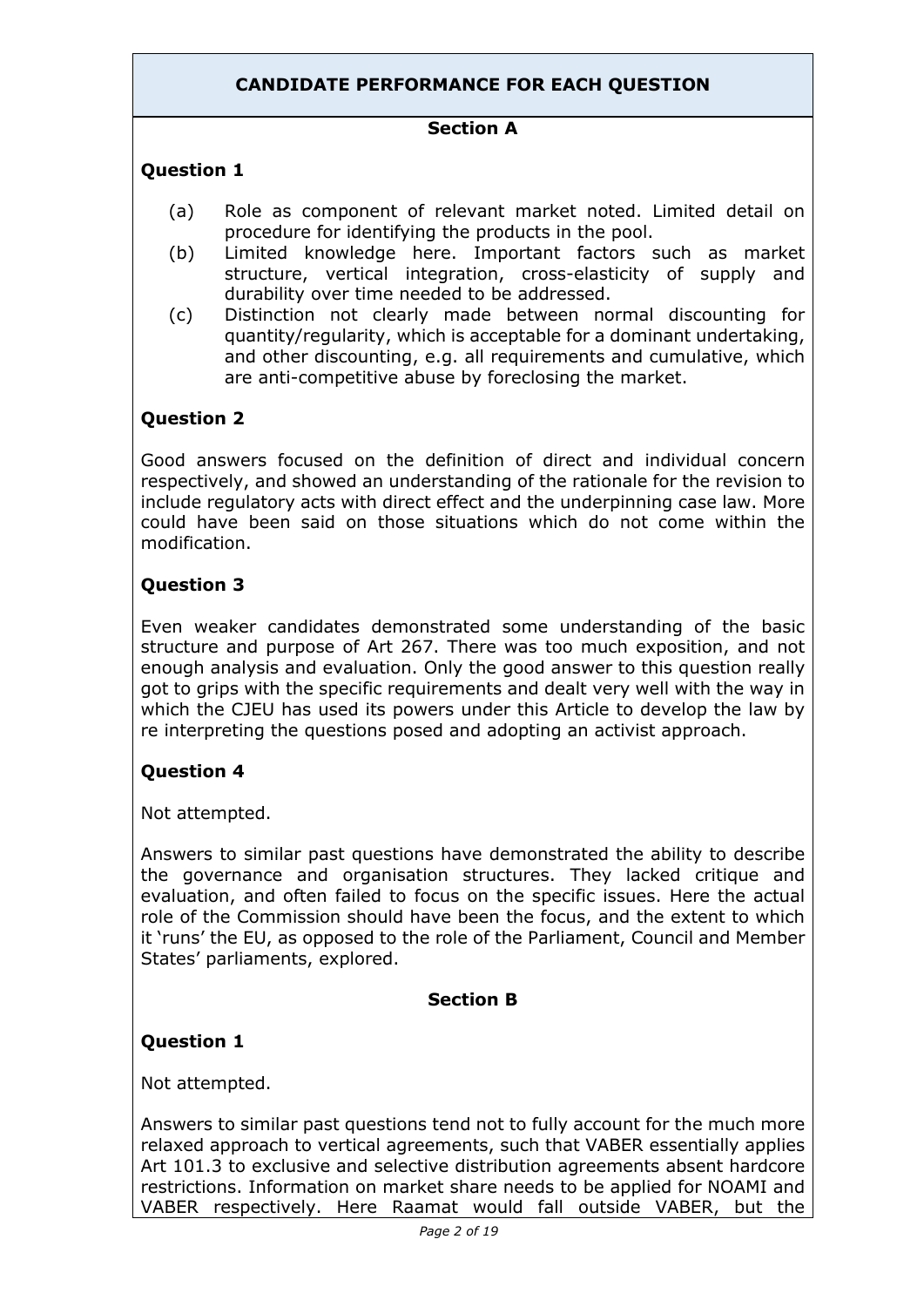agreement with Knihe is within scope. Identify how clauses fit into structure – e.g. (ii) is non-compete, (iii) arguably price maintenance and (iv) prevents passive sales.

# **Question 2**

Need to correctly characterise the measures.

- (a) Clearly indistinctly applicable MEQR, so consider rules of recognition and reason. Proportionality of the measure.
- (b) Clearly internal taxation (Art 110). Products are similar, but there is indirect differential impact. This can be justified if addressing a legitimate aim using objective criteria.

This was only achieved to a limited extent due to inadequate analysis.

# **Question 3**

Answers to this were very confused, and irrelevantly discussed Brexit, did not apply Art 27 of the Directive and were very weak on the legislation and caselaw relating to mutual recognition and equal treatment.

# **Question 4**

As is normal, candidates can usually give a basic account of direct effect, in particular as it applies to Directives. Coverage of indirect effect and member state liability is usually less strong. Good answers certainly explained the law in all three areas effectively and made reasonable attempts at application. The weaker answers omitted member state liability altogether, were weak on indirect effect and lacked effective application.

## **SUGGESTED ANSWERS**

# **LEVEL 6 - UNIT 6 - EUROPEAN UNION LAW**

#### **SECTION A**

## **Question 1(a)**

Art 102 TFEU prohibits the abuse of a dominant position as one of the two key elements of EU competition policy. Dominance does not exist in a vacuum, but in a concrete economic context. One key indicator is market share. Only an undertaking with a substantial market share is capable of being dominant. However, it is necessary to establish what the parameters of this market are. It is always necessary to establish which categories of goods constitute the relevant product market.

Based on the case law, the Commission Notice on market definition (1997) indicates that the relevant market consists of the relevant product market and the relevant geographical market. Beyond the notice, in rare cases temporal/seasonal issues may be taken into account.

The relevant product market is the main component of the overall relevant market and consists of those categories of product which are regarded as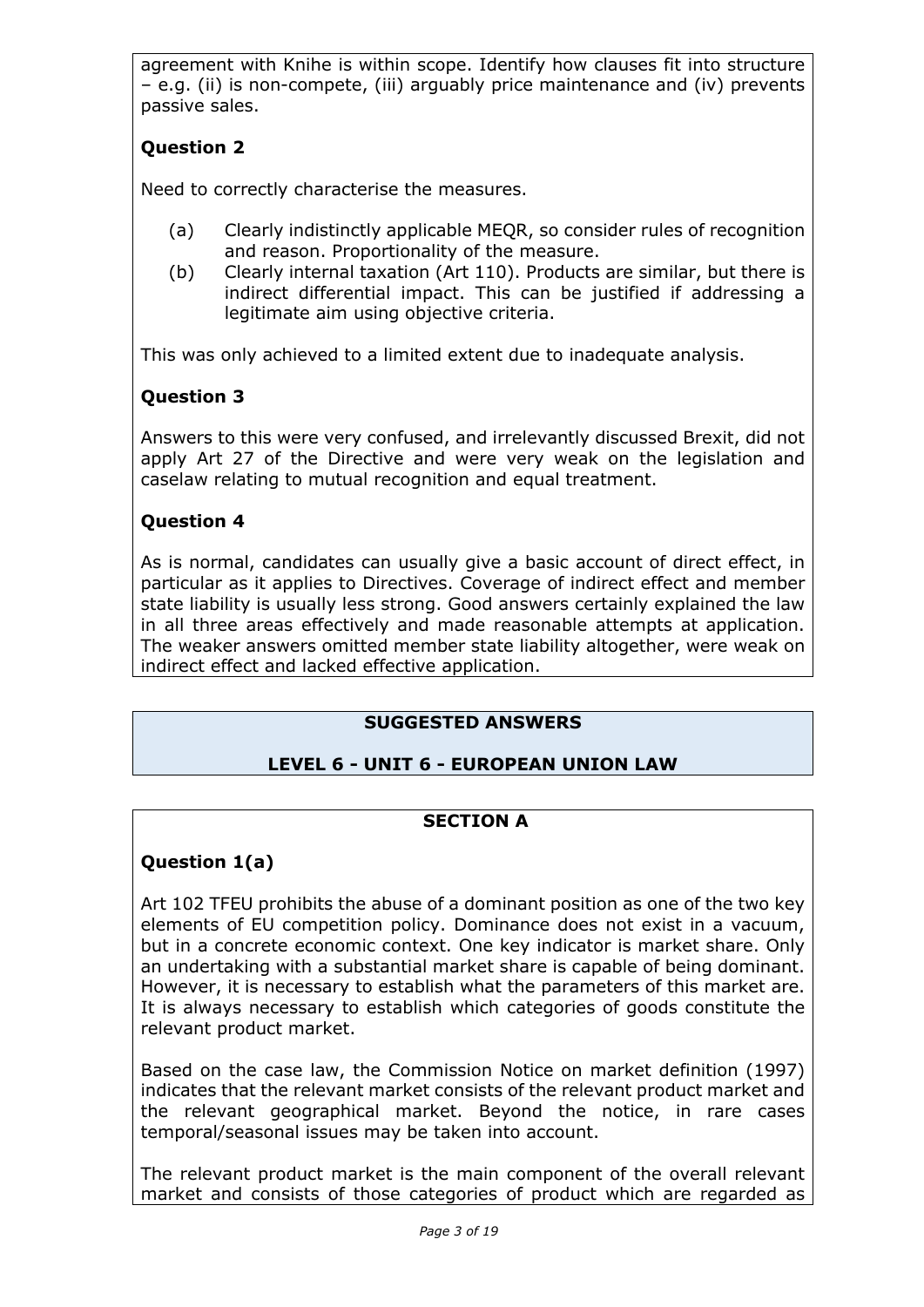being in competition with each other. The principal tool for determining this is cross elasticity of demand. Products will be regarded as falling within the same product market if the demand for one of them increases in response to an increase in price of another. The Commission, in the 1997 Notice, have adopted the Small but Significant Non-transitory Increase in Price (SSNIP) test for this. This posits an increase of 5 to 10% in the price of the product in question, either by looking at past market conditions or by modelling customer reaction. In United Brands (1978) it was found that bananas constitute a distinct market. The demand for bananas did not fluctuate as the prices of other fruits varied on a seasonal basis.

The targeted company will always seek to argue for a wide product market, as this is likely to reduce its market share. In the case of United Brands, while they did hold a share of somewhat over 40% of the relevant geographic banana market, their overall participation in the fruit market was much lower.

Overall, the relevant product market makes a critical contribution to the establishment of the relevant market overall, thus allowing the market share of the target company to be established, and this in turn is one of the key indicators of dominance.

# **1(b)**

Dominance is concerned with an ability to act independently from the market (United Brands) and such independence can be determined by a range of key factors such as market share, entry barriers, financial and technical resources and vertical integration.

A market share of 80% or more will, in the absence of exceptional circumstances, in itself demonstrate dominance: Hoffman-La Roche (1979). By contrast, a market share of less than 40% is not consistent with dominance. When considering undertakings with a market share between 40% and 80%, the other factors need to be considered.

Entry barriers relate to the difficulty and costs of entering the market. Such barriers mean that those already operating on the market do not have pressure from potential competitors and that freedom allows for more independence (Hoffman-La Roche). Entry barriers could take the form of significant investment through to an absolute advantage where the undertaking has control of an essential raw material or even a strategic advantage because of customer loyalty and branding.

Financial resources can result in more independence. For example, in United Brands, it was recognised that the ability to heavily advertise could even reduce the cross elasticity of demand. The undertaking's technical resources enabled them to eliminate certain plant diseases and perfect ripening techniques resulting in further independence from the market.

Finally, vertical integration addresses the extent to which an undertaking has control over the supply chain. The more vertically integrated an undertaking is, the more independence it will have from the market. United Brands owned plantations, refrigeration ships and warehouses in key ports and this was all significant to the assessment of dominance.

While there are factors to assess dominance beyond market share, their relative importance will vary allowing for more disputes over dominance.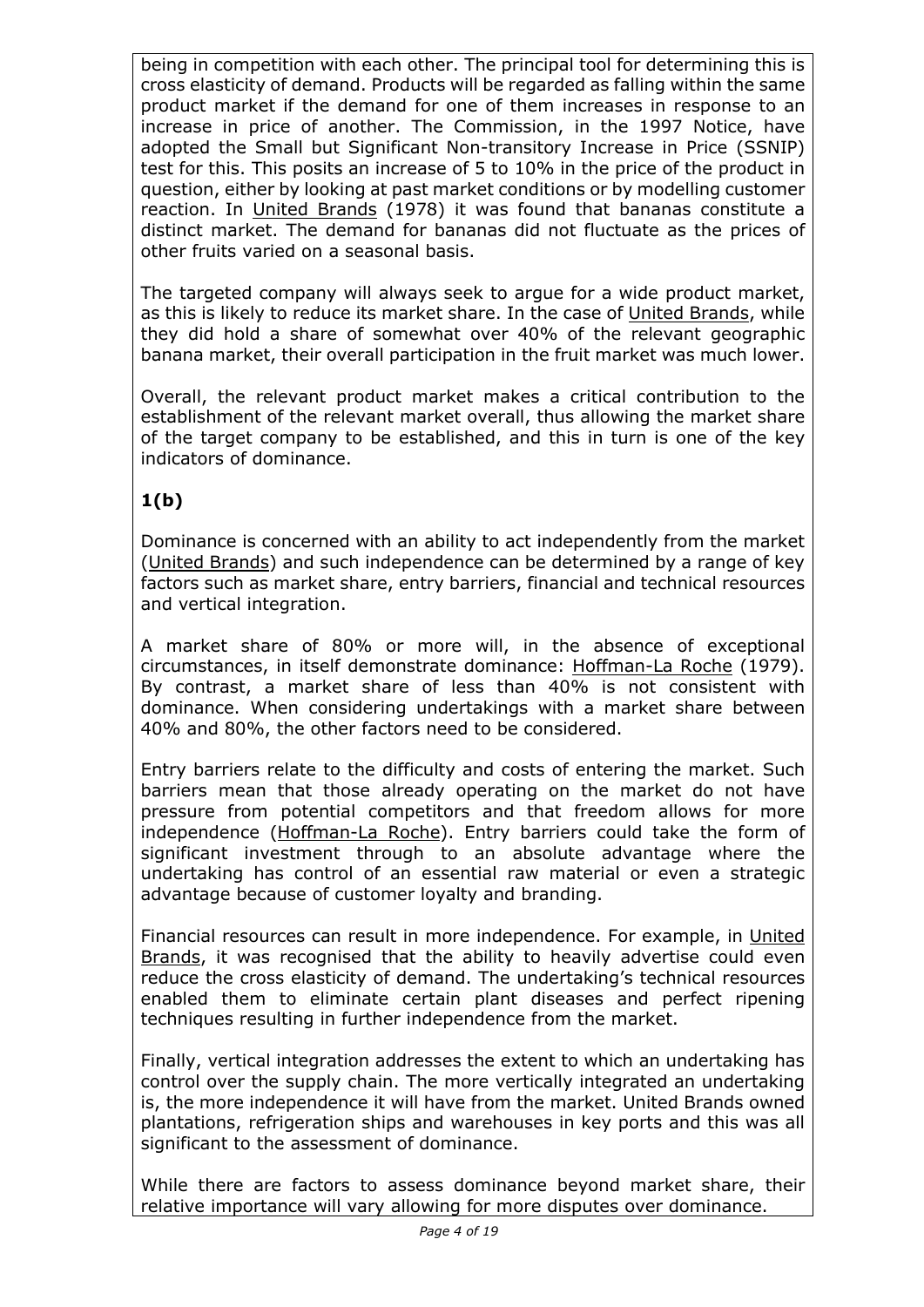# **1(c)**

Price discounting is a normal and legitimate business tactic. Discounts will be offered, both by manufacturers and at other levels in the chain of distribution down to the retailer for a variety of reasons, including introducing a new product to the market and as part of a publicity campaign. At the manufacturing level, discounts may also be offered for quantity and in relation to regularity of orders. These contribute to the ability to plan and organise production.

However, certain forms of discounting are more problematic. Deep discounting, below the variable costs of production, constitutes predatory pricing. While this clearly, in the short term, benefits the ultimate consumer, it is usually undertaken in order to drive out a competitor as in Akzo Chemie (1991), so where it is undertaken on behalf of a dominant undertaking it will be regarded as abusive.

Discounts which tie the customer to the supplier are also likely to be considered to be abusive, in particular discounts granted in return for the customer obtaining all its requirements from the supplier, and cumulative discounts which have the effect of tying the customer to the supplier, since towards the end of the reference period the impact of the cumulative discounts makes it economically impossible for the customer to place orders elsewhere. Both of these were considered in the Hoffman-La Roche case.

These restrictions on the use of discounts, which are in principle legitimate commercial tactics, illustrate the fact that a dominant undertaking is considered to have a form of duty of care to its competitors. Discounting is of course abusive only in the sense of being anti-competitive, since, at least in the short term, end-users should benefit from price reductions. The precise extent to which the Commission is entitled to insist on this duty of care is been controversial, and it has been suggested that a focus on anti-competitive abuse may give undue protection to less efficient competitors. In response, the Commission has adopted the 'as efficient competitor' test (Guidance on exclusionary abuse 2009) but it has not been addressed consistently by the Court.

## **Question 2**

There are two principal mechanisms by which a nonprivileged applicant, i.e. a natural or legal person, can challenge the validity of an act of the institutions. The first is an action for annulment before the General Court under Art 263 TFEU. The second is to invoke the plea of illegality under Art 277 TFEU in proceedings before a national court and invite that court to make a reference to the Court under Art 267. A natural or legal person can of course also seek to persuade a Member State to pursue a claim as a privileged applicant under Art 263.

Art 263, in its current form, permits a nonprivileged applicant to bring an action before the general court in three distinct situations. The first is a challenge to an act addressed to the applicant. Although not so described, this is essentially an appeal against a decision, typically of the Commission, on regulatory matters such as infringements of competition law. This aspect has been uncontroversial in relation to the availability of an effective remedy.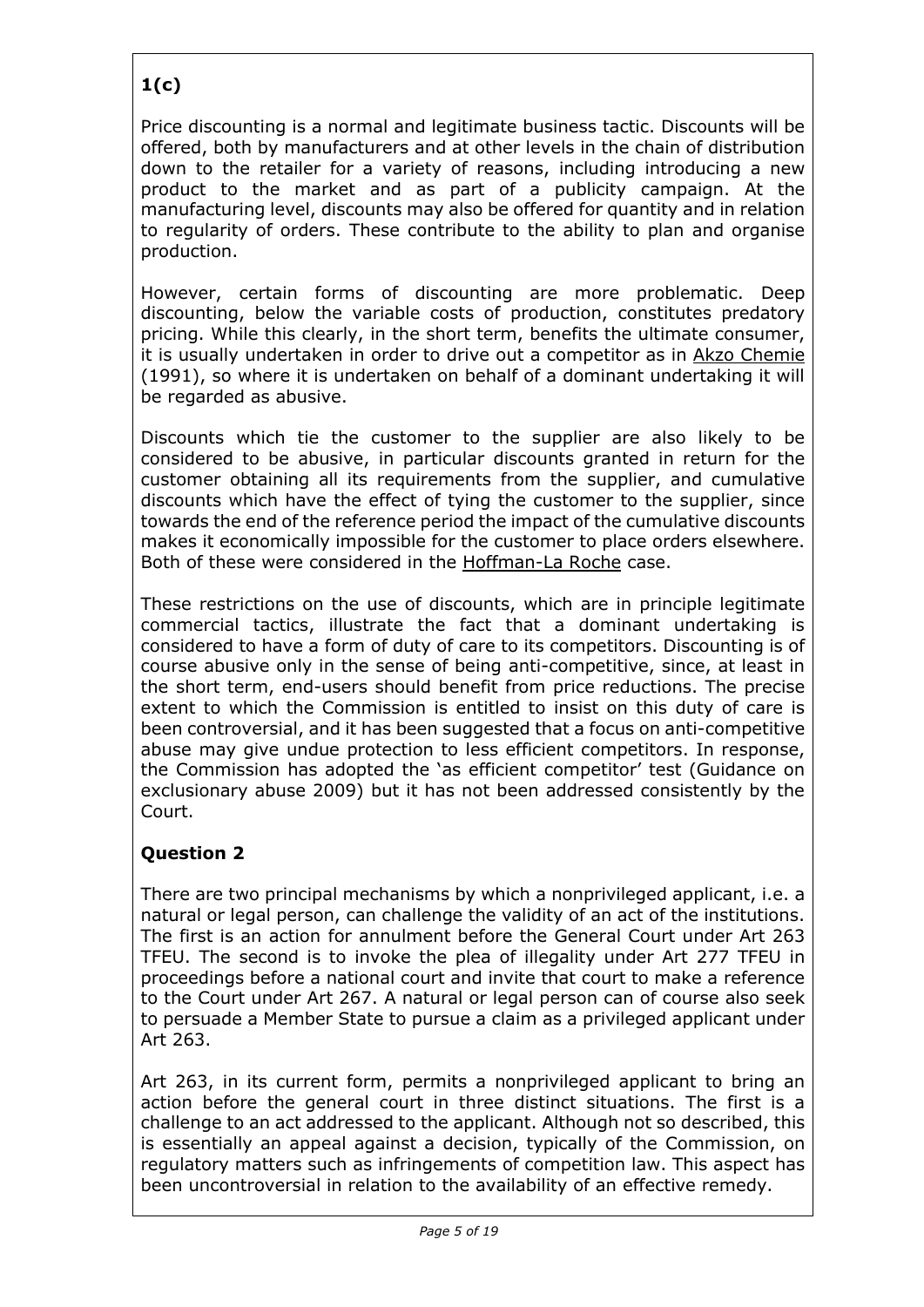The second situation permits a nonprivileged applicant to institute proceedings in relation to an act which is of direct and individual concern to it. The requirement for direct concern has also been relatively uncontroversial. It has been interpreted as meaning that it is the act complained of which in itself produces the effect complained of. In other words, the act must mandate this. If any discretion exists, e.g. if the act is addressed to a Member State and gives it a discretion as to whether and how to act, it is not the EU act which creates the situation but the exercise of discretion: Differdange (1984).

However, the requirement for individual concern has been problematic. In Plaumann (1963), which is a very early case, the Court adopted a narrow interpretation of individual concern. The applicant was an importer of clementines. The Commission issued a decision addressed to the German government relating to the tax treatment of clementines imported from third countries. The decision did not contain any discretionary element, so the applicant was directly concerned. The Court stated that individual concern would only be satisfied where the applicant was affected "by reason of certain attributes which are peculiar to them or by reason of circumstances in which they are differentiated from all other persons and by virtue of these factors distinguishes them individually just as in the case of the person addressed". This was not satisfied where, as here, the applicant was engaged in a commercial activity which was open to all.

Over time, a number of situations were identified where individual concern could be established. This applies to the complainant in relation to a competition investigation where the Commission ultimately concludes that there is no infringement: Metro (1977). It also applies where the measure affects only the members of a closed class identifiable at the time it was made, such as applicants for a permit or quota to be allocated on a specific day: Toepfer (1965). Here, the measure does not concern all those involved in a particular commercial activity, but only a clearly defined subset. Other situations have included those whose existing contractual arrangements have been adversely affected by a measure introduced at very short notice: Piraiki-Patraiki (1985), or whose specific intellectual property rights are affected by measure of general application: Codorniú (1994).

While many of the challenges were to decisions addressed to third parties, nonprivileged applicants also sought to challenge regulations, in particular regulations issued by the Commission in relation to the detailed management of the Common Agricultural Policy as it operated in the second half of the twentieth century. They enjoyed relatively little success, despite arguing that the plea of illegality alternative did not provide an effective remedy, as many national legal systems did not provide a mechanism whereby declaratory relief could be sought. It was argued that the applicant had no alternative but to infringe the regulation and await enforcement action before mounting the plea of illegality as a defence in those proceedings. Arguments that individual concern should be more broadly interpreted found some favour with Advocate General Jacobs and the then Court of First Instance but were firmly rejected by the Court in Jégo-Quéré (2004), with the Plaumann criteria firmly reaffirmed. Any deficiencies in the system were attributed to the failure of Member States to provide effective remedies at the national level.

The third situation, permitting a challenge to a regulatory act of direct concern not entailing implementing measures, was introduced in the Lisbon Treaty as a direct response to the issues outlined above. The concept of regulatory act is not defined, but has been interpreted as including regulations made by the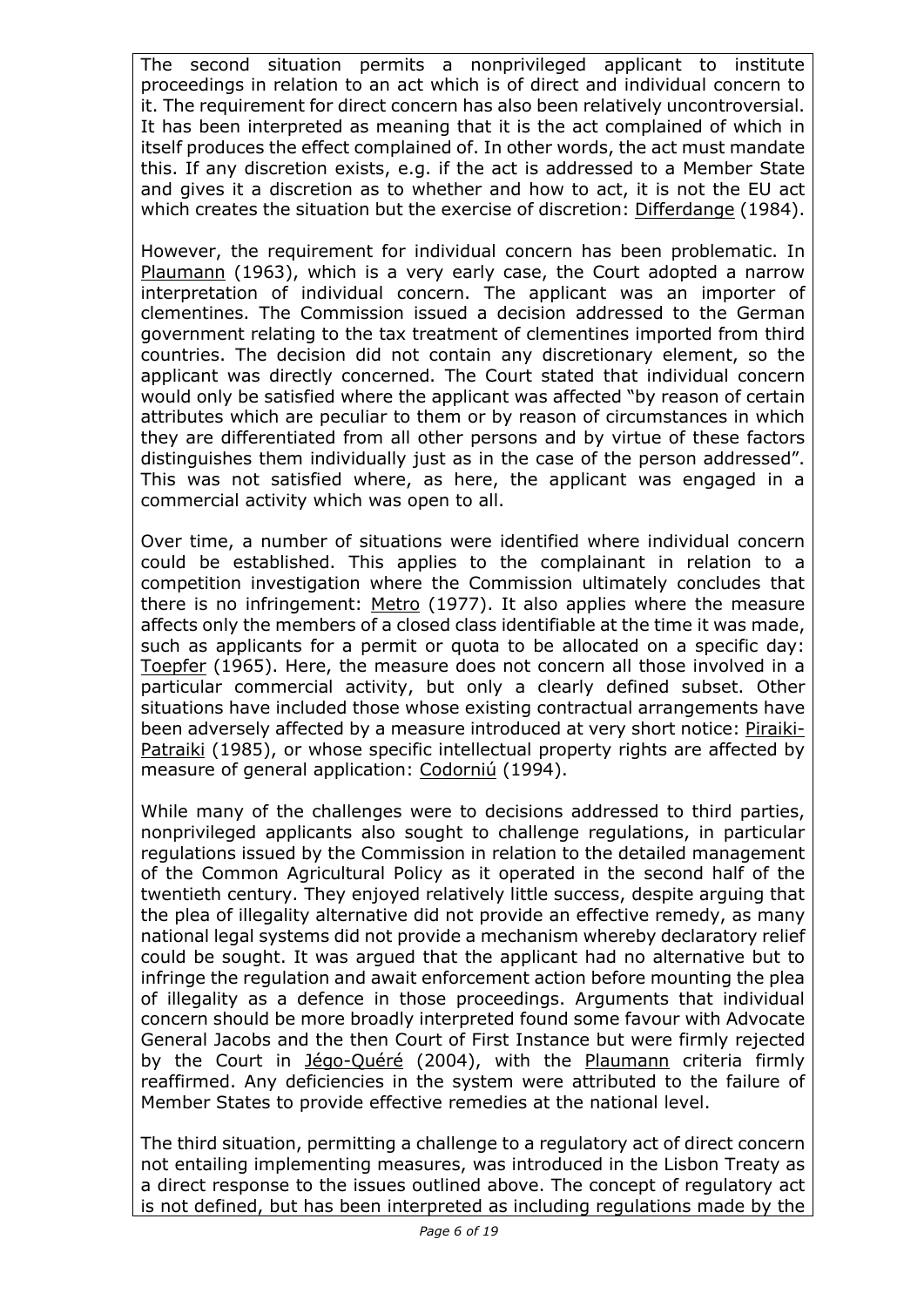Commission under devolved powers and not utilising a legislative procedure: Inuit Tapariit Kanatami (2014), and also framework decisions intended to provide a general regulatory structure in a particular area: Microban (2011).

The alternative procedure involving the plea of illegality can operate effectively in those Member States which permit something equivalent to the English action for a declaration, which allows the court to address the legal effect of a measure before action is taken on the basis of it. It still has the limitations which were identified in Jégo-Quéré in those cases which do not fall within the ambit of regulatory acts, as individual concern will still be required.

In Telefonica (2013), the Court followed the Opinion of Advocate General Kokott who observed that the reform resolved the problems raised by Jégo-Quéré because if the regulatory act does require implementing measures it can be challenged at a national level.

Much of the history of litigation involving the standing of nonprivileged applicants has centred on attempts to use Art 263 in preference to the plea of illegality in national proceedings. In some cases, applicants were fairly clearly ignoring the need for there to be a specific impact on them, which is often difficult to identify in the case of legislation of general application, such as true regulations. The Lisbon Treaty amendment has resolved a number of the most pressing issues but has not addressed all deficiencies of the plea of illegality procedure. In particular, one remaining difficulty is that Member States will still not necessarily have an adequate internal mechanism to challenge the implementing measures of a regulatory act.

## **Question 3**

Art 267 TFEU provides a mechanism whereby any court or tribunal in a Member State may make a reference to the Court of Justice for a ruling on the interpretation of any EU legal instrument and the validity of an act of the institutions. It also provides that such a reference is mandatory in the case of a court against which there is no further appeal in the national legal system. This has been interpreted as meaning a court against which no appeal is possible, so where an appeal may be made with leave from a particular court, the mandatory requirement does not apply: Lyckeskog (2002).

The principal reason for establishing this mechanism is to ensure that there is a single judicial body with the ultimate responsibility for interpreting EU legal instruments. Only a court established at EU level can make rulings which will be binding throughout the EU. If EU law were to be interpreted by national courts, there would inevitably be a process of fragmentation as different interpretations became applicable in the different member states.

The entitlement to submit a reference is that of the court or tribunal, and not of the parties, although any application by a party and the wishes of the parties generally will be an important factor in deciding whether or not to make a reference. The concept of a court is easily understood, but the addition of the phrase "or tribunal" is intended, essentially, to ensure that judicial bodies which form part of the legal system of each Member State are included, whatever their precise title. It must however be a permanently established body, independent of the executive (e.g. Syfait (2005)), applying rules of law, with compulsory jurisdiction and dealing with disputes inter partes (e.g. Standesamt Stadt Niebüll (2006)). These criteria have been stated on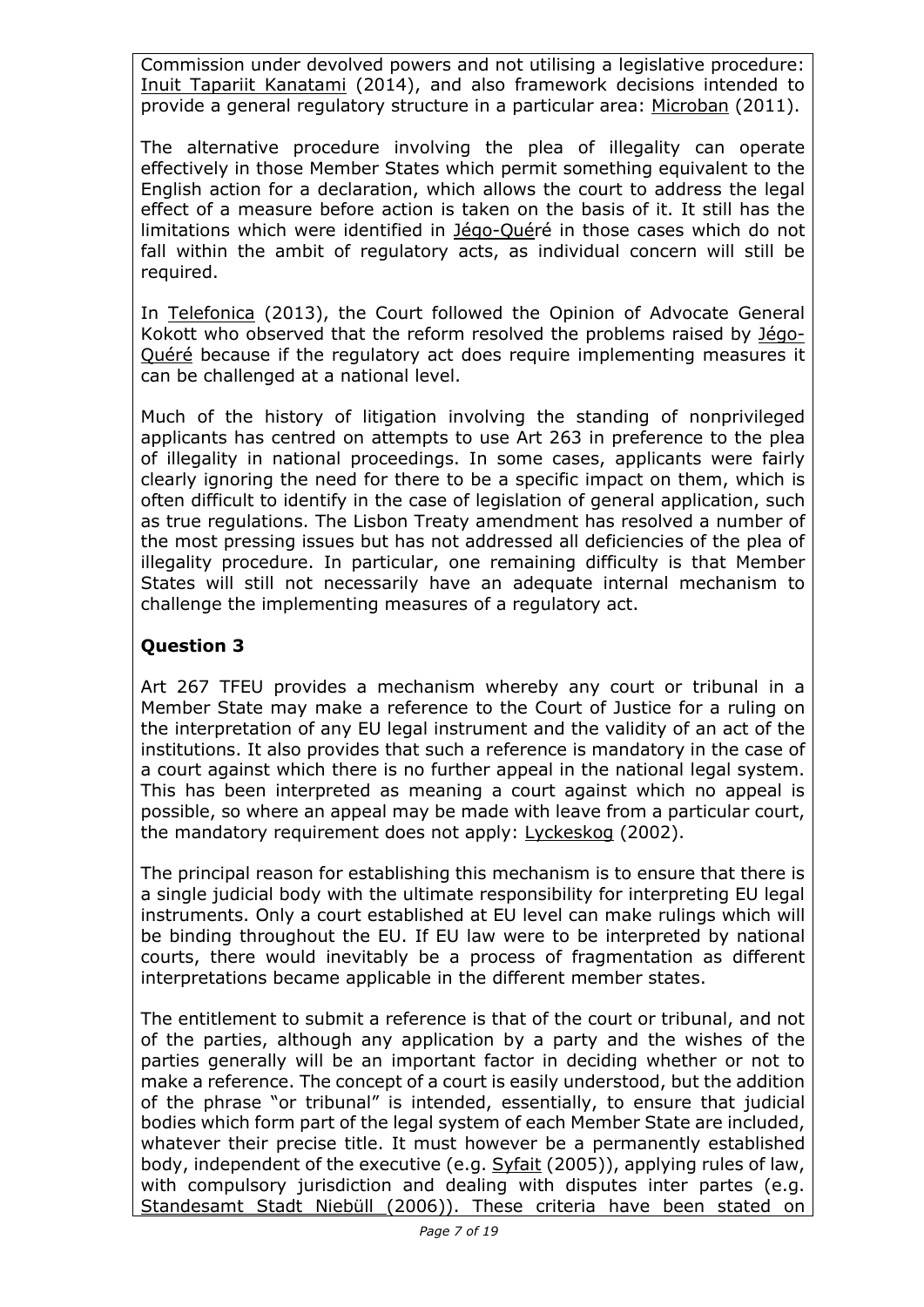numerous occasions, e.g. Dorsch Consult (1997)). A tribunal may be a subject of private law, provided it has been entrusted with the exercise of judicial functions of a public nature: Broekmeulen (1981). Commercial arbitration panels are excluded from the definition because they are not permanently constituted and are seen as purely private with a jurisdiction which is essentially voluntary: Nordsee (1982). However, in Merck Canada (2014) the Court held that an arbitral body which had compulsory jurisdiction pursuant to legislation of the Member State concerned could be regarded as a court or tribunal, while reiterating the established position that an ordinary commercial arbitral panel could not.

Since a court or tribunal from which there is an appeal under national law is under no obligation to make a preliminary reference, the factors which will influence it in exercising its discretion whether to do so will include whether the facts of the case are sufficiently established to provide the Court with adequate context for the reference, and whether any issues of national law remain to be determined. For example, where the issue in the case centres on the interpretation of national legislation in the context of a Directive, while the Court can give an authoritative interpretation of the Directive, this may prove to be unnecessary if the national legislation is authoritatively interpreted in a sense which is either clearly consistent with the Directive or renders the potential issue over the interpretation of the Directive moot. The Court has explained in CILFIT (1982) the circumstances in which a reference by a court of last instance will not in practice be mandatory despite the apparently peremptory words of Art 267.3. These also provide useful guidance for other courts when considering the exercise of their discretion.

The first factor is that a reference should only be made if the national court requires an answer to the questions posed in order to give judgment in the case before them. References have been rejected because the case has been confected artificially: Foglia v Novello (1981) or because the questions posed are of academic rather than practical concern: Meilicke (1992).

The second factor is that there is an existing decision of the Court which resolves the point. Here it must be borne in mind that the Court is not selfbinding and can depart from previous rulings if these are considered to be inappropriate, e.g. Keck (1993). However, the court adheres to principles of jurisprudence constante, and will normally follow its earlier decisions. Indeed, in recent years, it has taken to citing those earlier decisions as the legal basis for legal propositions, rather than following its earlier practice of going back to the treaty articles or legislation. The concept that the availability of an earlier decision may empty the obligation to refer of its content goes back to Da Costa (1963), decided immediately after van Gend en Loos (1963), and which raised exactly the same point. Nevertheless, it is recognised that the context of the present case may be different, and interpretations given in one context may not be applicable to another. Courts are therefore permitted to make references, even where there is an earlier decision in point, although the Court Registry will, as a matter of routine, draw such cases to the attention of the referring court in case these had not previously come to their attention. This can itself prove problematic, as in Köbler (2004) where the Austrian courts wrongly concluded that a case so drawn to their attention did dispose of the matter, resulting in a claim under Member State Liability arising from the failure of the Supreme Court to refer the matter back to the Court. The claim only failed because the error of the Austrian court was seen as insufficiently egregious, having regard to the complex and technical nature of the subject matter of the dispute.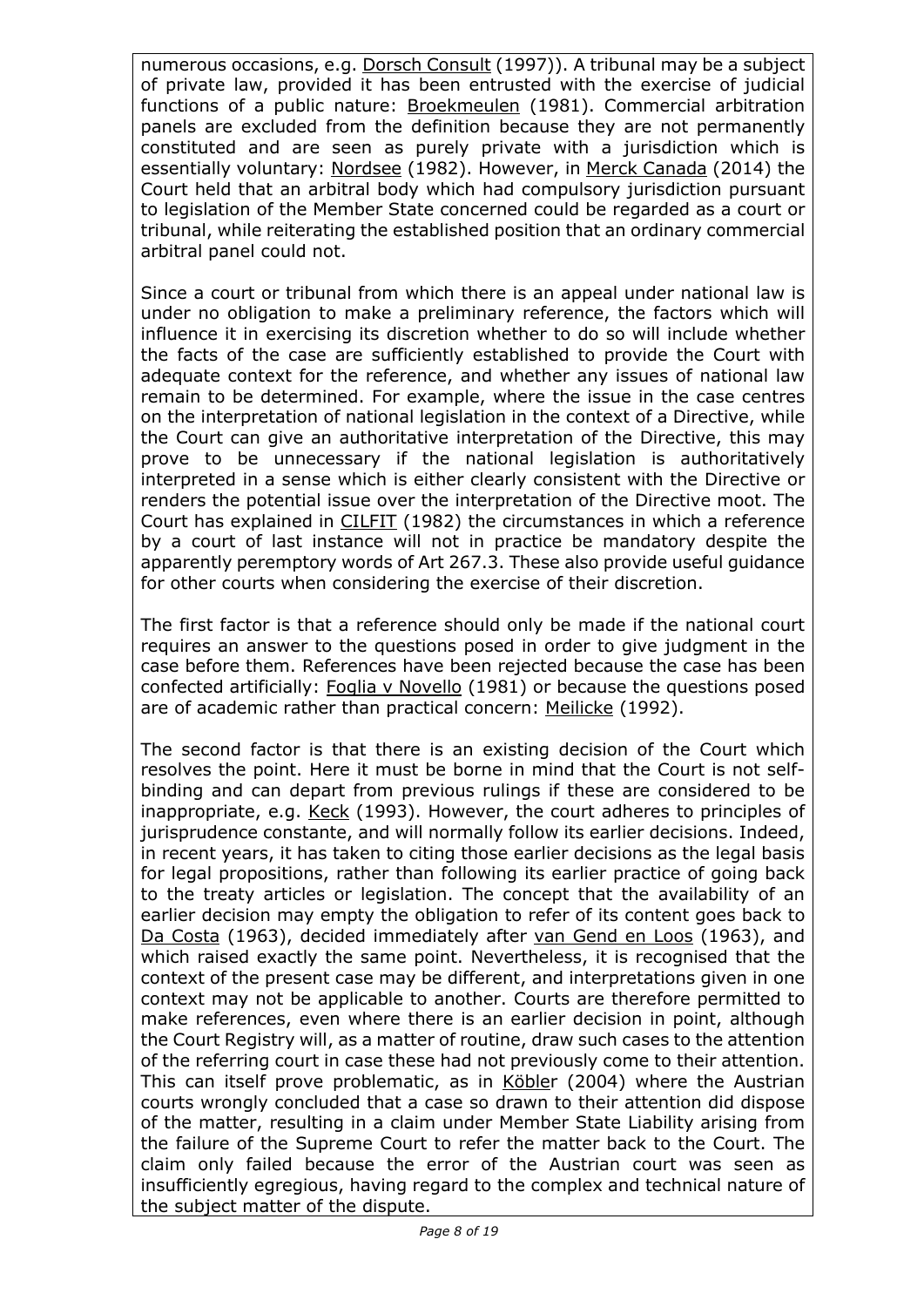The final circumstance relates to the concept of *acte clair.* By the 1980s, a generation of lawyers and judges had emerged within the Member States who had grown up with EU law. At the outset, it was essential to entrust all interpretation of EU instruments to the Court as national judges and lawyers had no expertise or training in EU law. CILFIT recognised that there were now certain straightforward points of interpretation which did not justify a reference as there could be no reasonable doubt as to the outcome. However, the Court issued a number of caveats. It was particularly important that autonomous concepts of EU law, such as "worker" and "court or tribunal" should be exclusively interpreted by the Court. While national courts could not be expected to be aware of all possible discrepancies between the different language versions of the instrument in question, all of which are equally authentic, if the national court was aware of any such discrepancy it would be inappropriate to proceed to deal with the matter. Where the issue was of any complexity, the Court had superior procedures for ensuring that the question of interpretation was fully considered. Details of references are transmitted automatically to all Member States and to the Commission and these can, and frequently do, make representations. This level of scrutiny is not available in national courts.

In general, national courts have recognised the importance of making references in appropriate cases, and the procedure has therefore largely fulfilled its function of maintaining uniform interpretation and application of EU law.

Much of the substantive jurisprudence of the Court arises from preliminary references. This applies to the concept of direct effect through such cases as van Gend, van Duyn (1975) and Marshall (No 1) (1986) and the supremacy of EU law: Costa v ENEL (1964). Indeed, the Court has often taken advantage of a reference to address issues other than those identified by the referring court. This applies to the doctrine of indirect effect, established in von Colson (1984) and developed in Marleasing (1990), and to the concept of Member State Liability as established in Francovich (1991).

Overall, this jurisdiction can be seen to have made a major contribution to the coherence of EU law. While national judges may have occasionally been annoyed or frustrated by what they considered to be inappropriate answers to the questions posed (e.g. Arsenal v Reed (2002)) the rulings of the Court have been applied. The decision of the German Constitutional Court in May 2020 not to apply a Court ruling on the Public Sector Procurement Program of the European Central Bank is a significant exception to this. The German Constitutional Court has consistently taken the view that it is ultimately answerable to the German Basic Law and that, in the very rare situations where EU institutions do not respect the limitations of their legal powers, a national court can rule on this. While this case does indicate that the consensus around Art 267 is not quite as monolithic as it is often thought to be, it should be noted that this case essentially concerned validity rather than interpretation, and focused on a very specific issue in relation to the competence of the ECB in matters of financial policy.

## **Question 4**

In order to address this question, it is necessary to examine exactly what the mechanisms for governance of the EU are. It will be helpful to do this, at least initially, by reviewing the evolution of the EU. The Coal and Steel Community established by the Treaty of Paris was, in effect a transnational ministry of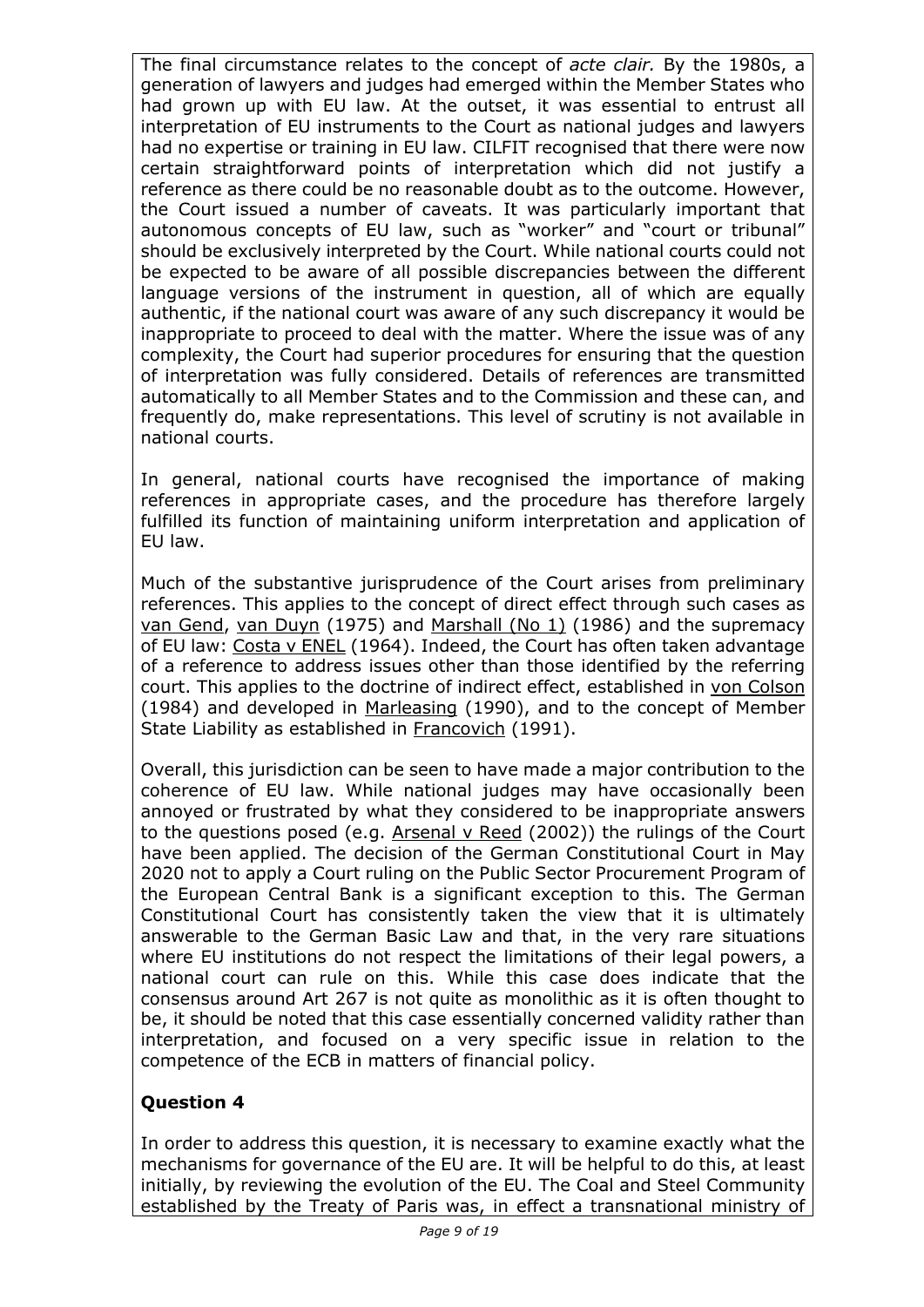basic resources. The governance of the ECSC adopted a "ministry model" with the Council of Ministers providing a political leadership and strategic direction. The revolving chair reflected the need for each Member State to be treated equally. The Treaty represented the primary legislation establishing the "ministry" and defining its competences. The High Authority (later the Commission) represented the civil service, responsible for administration of the rules set by the Council, research into new initiatives, and also for drafting the Regulations and Directives which constituted the secondary legislation. This was then formally approved and enacted by the Council. It was necessary to establish a specialised court, again comprising members from all Member States, as the ECSC was sui generis, and decisions relating to its legal functioning, and the interpretation of its legal instruments, required to be made by a court whose decisions would be followed in all the Member States to ensure consistency. Initially delegations of parliamentarians from the Member States fulfilled a function similar to that held by select committees in the UK system. They were entitled to receive information from the Council and Commission and to investigate issues of concern. Their role in relation to the secondary legislation was initially purely consultative. In order to respect the general assumption within the Member States that issues relating to taxation and public finances were, as a matter of democratic accountability, the particular concern of the legislature, the Parliamentary Assembly did, from the outset, have some responsibility for the approval and supervision of the ECSC budget, in conjunction with the Council and Commission.

Initial experience with the ECSC was so positive that, when the EEC was established some years later, this model of governance was replicated. Initially the three communities, ECSC, EEC and EURATOM, had separate institutions, but these were merged by the Merger Treaty of 1965. There had been, from the outset, an ambition to establish a directly elected Parliament. This came to pass in 1979, and since then the members of the Parliament have been directly elected and therefore represent the citizens of the Member States and constitute the directly democratic element of EU governance. The Council continues to represent the interests of the governments of the Member States. Since the Lisbon Treaty functions have been divided between the European Council, which is responsible for the strategic direction of the EU and broad policy initiatives, together with the long-term multiannual financial budgetary framework and external affairs, and the Council so called, which retains the legislative function and responsibility for policy at a more specific sectoral level.

The role of the Parliament has expanded very considerably. Progressively its role as co-legislator has expanded such that today the ordinary legislative procedure envisages the Parliament and Council as fully equal co-legislators. The Parliament elects the President of the Commission on the basis of a nomination by the European Council. This nomination must take account of the results of the most recent European Parliamentary elections. Prior to the 2014 election, the leading political groups in the Parliament asserted that this should be interpreted such that each group would nominate a lead candidate and that candidate would become the nominee for President of the Commission if the political grouping in question secured the largest number of seats. This resulted in the emergence of M. Juncker, and, despite reservations on the part of some Member States he was duly nominated and elected. In 2019, for a variety of reasons, none of the lead candidates were acceptable to the Member States, but the eventual nominee, Ursula von der Leyen, was from the political party with the largest number of MEPs. The Parliament must also approve the other nominees for Commissioner, and has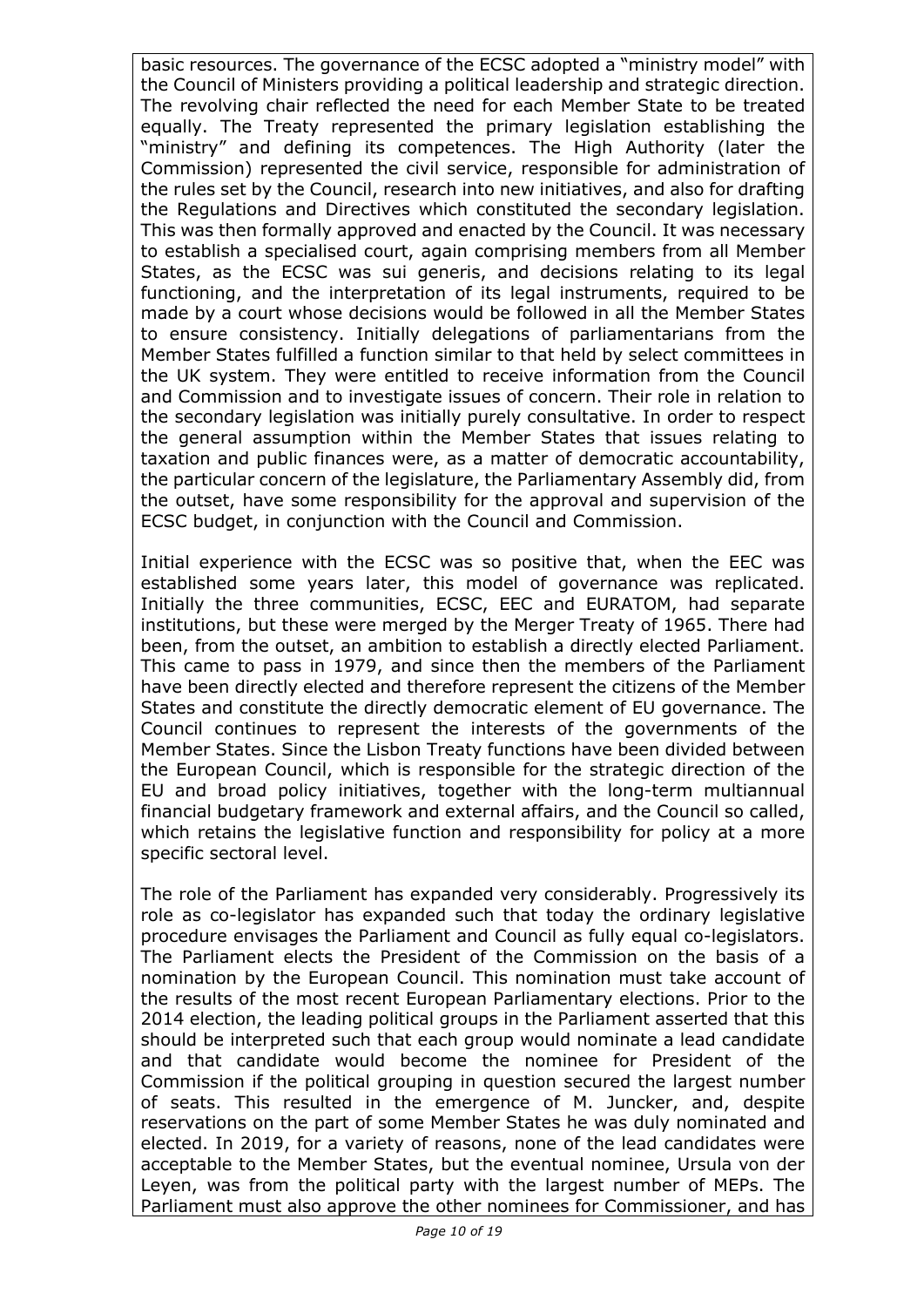found some nominations unacceptable, with the result that the nominee has been withdrawn, or proposed for an alternative portfolio. It may also remove the entire Commission with a vote of no-confidence. The Parliament continues to exercise considerable influence over the budget, both on the multiannual and annual level.

As the scope of the EU has expanded, the work of the Commission has become more complex and extensive. It no longer engages in detailed management of any sector of the economy, since the current version of the Common Agricultural Policy does not involve specific intervention into the market for different commodities, but a financing model for agricultural producers which is largely devolved to national authorities in the member states. The same has become true in relation to competition, where the Commission concerns itself only with mergers and anti-competitive practices involving large transnational corporations which can be seen as having a strategic impact on the EU as a whole, while national competition authorities handle smaller scale potential infractions.

The Commission is also responsible for ensuring compliance by member states with their obligations, in particular by monitoring and investigating complaints under the informal and formal procedures envisaged by Art 258 TFEU. It also conducts the necessary negotiations in relation to agreements under the common external trade policy and related issues, pursuant to mandates approved by the European Council, as has been the case in respect of the Brexit negotiations.

The commission also has the sole responsibility for drafting secondary legislation. While the absence of the possibility for such legislation to be introduced by other means, equivalent to a UK private members bill, is asserted as a serious democratic deficit, the reality is somewhat different. First, the forward legislative programme is agreed between the European Council and the Commission with participation by the Parliament. This means that the programme reflects the priorities of the Member States collectively, influenced by the representatives of the electorate at EU level. Furthermore, the Parliament can, pursuant to Art 225 TFEU, request the Commission to produce a draft legislative act. The Commission is not obliged to do so but must explain its position if it declines to do so. Second, while the Commission proposes, it is the Council and Parliament which actually legislate. The Commission continues to fulfil the function of a national civil service by drafting what is essentially detailed and technical secondary legislation. The ordinary legislative procedure (Art 294 TFEU) requires the Parliament to consider the draft produced by the Commission. The initial Commission text as approved by Parliament, with any amendments, is then considered by the Council. If the two institutions agree on the text at this stage the measure is passed at first reading. Otherwise the measure is returned to the Parliament with the amendments made by the Council, together with the reasons behind the common position adopted by the Council. At this stage the Parliament can reject the measure overall, accept the text proposed by the Council or propose further amendments. If the amended text is not then approved by the Council, the conciliation stage is embarked on which involves face-to-face meetings between the Council and representatives of the Parliament. If an agreed text emerges from this process it will be adopted, otherwise the measure will lapse. It should be noted that throughout this process there is an intense process of discussion and explanation. The Commission remains involved, making its observations on the amendments at the various stages, and also participates in the informal trialogue part of the conciliation process, which is often seen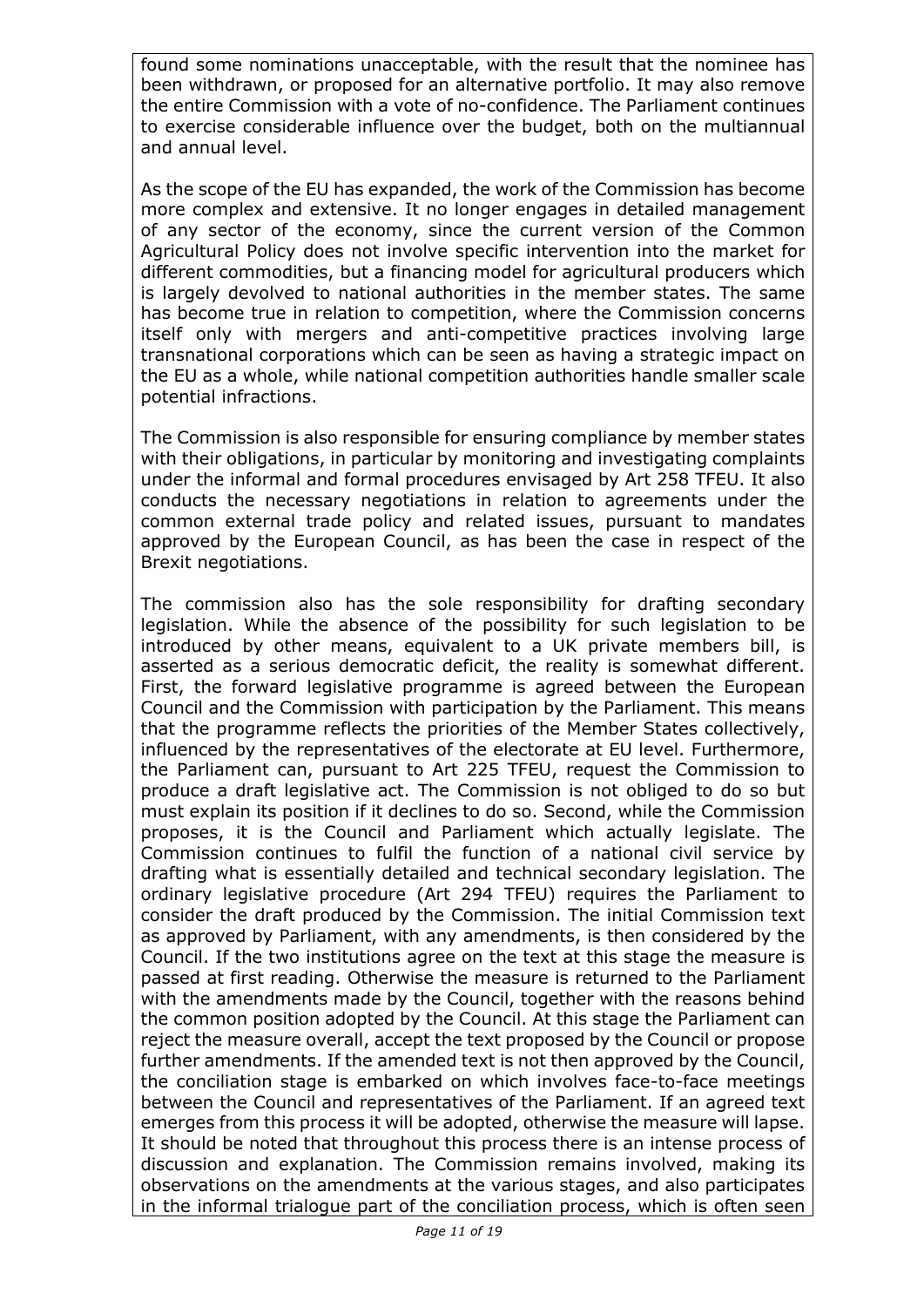as more significant than the formal plenary conciliation hearings. Third, national parliaments now have an increasingly significant role to play. They are expected to scrutinise draft legislation, particularly with regard to subsidiarity and proportionality, and if a sufficient number of member state parliaments have objections, these must be addressed by the EU institutions.

It can thus be seen that the overall strategic direction of the EU is still very much in the hands of the Member States, representing the fact that the EU is ultimately an agreement between states. All treaty amendments are agreed at an Intergovernmental Conference. The legislative process is largely in the hands of the Member States through the Council and the citizens of the EU through the Parliament. While it is true that the Commission, with the exception of the President, are not elected, the vast majority of their work is that of the civil service implementing policy and drafting detailed secondary legislation. While the Commission does have a policy function and is responsible for developing the detail of policy, it is within a framework agreed by the European Council. It is no doubt true that the institutions and operation of the EU are often seen as remote, and the electorate has little awareness of, or interest in what happens in the Parliament. This is an information deficit rather than a democratic one, and that is perhaps a fairer way of identifying the deficiencies in governance. A further deficiency is that an elite group of European functionaries has emerged. These can be found in the Parliament, in the upper ranks of the Commission and in the administrations of the Member States as they interact with the EU institutions. From their perspective, the advantages of further development and expansion of the EU along the lines of the past 50 years is self-evidently a good thing, and they have perhaps become somewhat detached from, and indifferent to, public opinion at the grassroots in the member states. This is again, rather a failure in terms of the calibre and vision of those involved, than a failure of the governance structures involved.

## **SECTION B**

## **Question 1**

Art 101 is one of the two principal substantive articles dealing with the competition policy of the EU. It prohibits agreements between undertakings, and concerted practices, with the object or effect of preventing distorting or restricting competition. It is concerned with anti-competitive effects in the internal market as a whole, rather than situations only affecting competition within a Member State. This is subject to the provisions of Art 101.3 which permits such agreements to the extent that their beneficial effects, in terms of improving distribution, technical progress or otherwise, outweigh the anticompetitive impact.

An undertaking is an entity, whatever its precise legal form, engaged in commercial activity: Höfner & Elser (1991). However, although the companies within a group are normally regarded as separate legal entities, they are regarded as a single economic unit if the subsidiaries are in practice completely subject to the direction of the holding company and as a result Art 101 does not apply to their internal arrangements: Viho (1995). On the face of it, this would apply to the arrangements between Gannet and the German subsidiary.

The initial approach of the Commission and Court was that Art 101 applied equally to agreements at the horizontal level, such as traditional cartels, and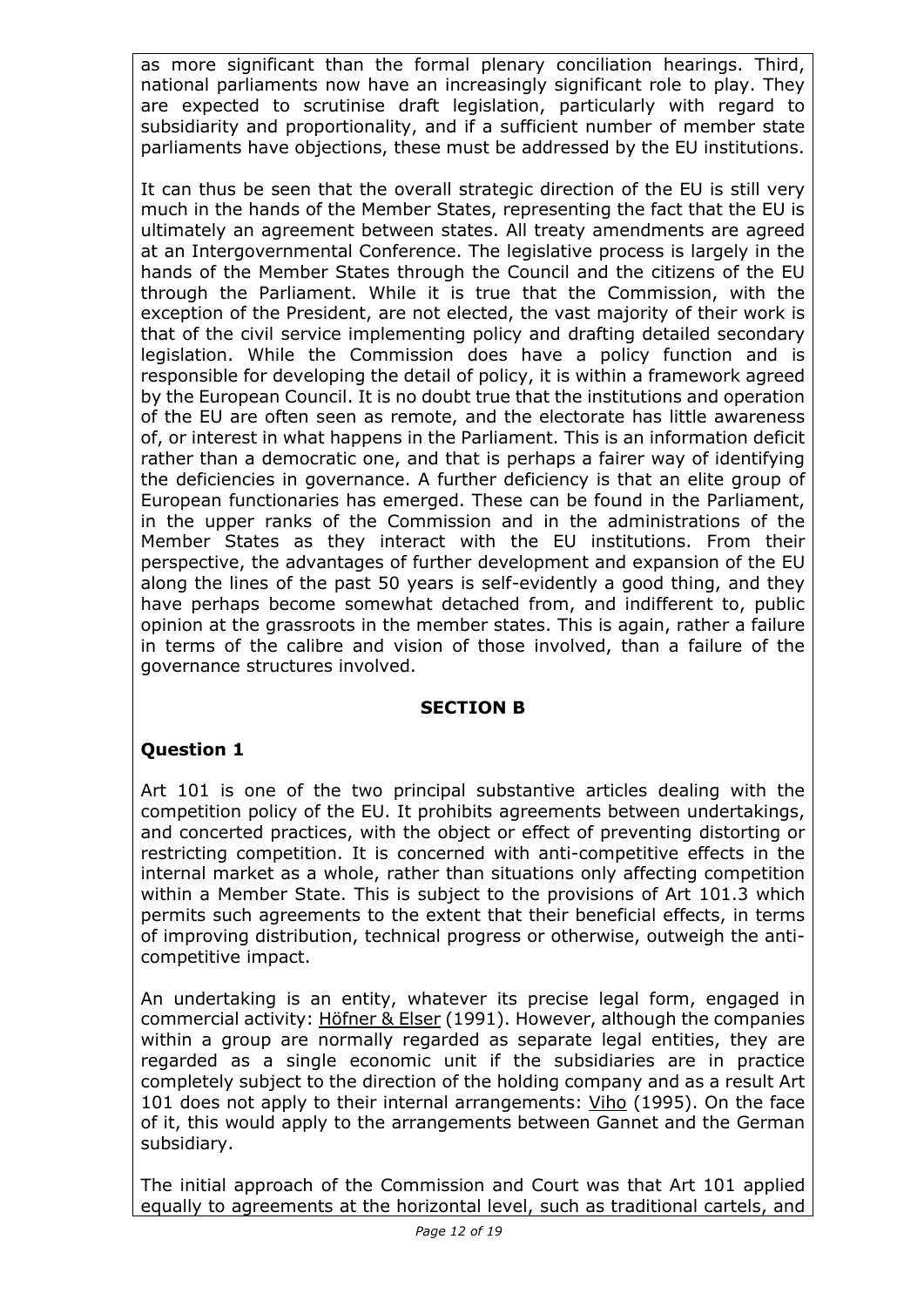to vertical agreements such as exclusive and selective distribution arrangements. It was feared that these would maintain the compartmentalisation of the market along national lines which the introduction of the common market was intended to dismantle, as discussed in Consten & Grundig (1966). However, it was eventually recognised that exclusive and selective distribution agreements as such represented an ordinary and rational means of distribution of goods. While these might result in a reduction in intra-brand competition as an exclusive distributor would be likely to offer similar terms to all retail outlets, and selective distribution impacted on the number of retail outlets, this could be mitigated to a substantial extent by interbrand competition which would mean that the availability of alternative similar products would limit the scope for excessive prices and other unacceptable practices. Eventually, the current Vertical Agreements Block Exemption Regulation (VABER) (330/2010) provides in Part 2 that, pursuant to Art 101.3, and subject to the provisions of VABER, Art 101.1 "shall not apply to vertical agreements".

VABER will apply where the market share in the contract goods does not exceed 30%, in the case of the supplier, of the relevant market where it sells the contract goods, and in the case of the buyer the relevant market on which it purchases the goods. So, if the supplier is operating on a Europewide basis, its market will be the EU as a whole, and if the buyer is operating within a particular Member State, its market will be that State. It is effectively unnecessary to consider the impact of the Notice on Agreements of Minor Importance (2014) as this applies to undertakings with much lower market share. Where the VABER market shares are exceeded, as in the case of Raamat, it does not follow that the agreement will fall foul of Art 101, but an individual assessment will be required to see whether it benefits from Art 101.3, having regard to the greater impact of arrangements affecting such a significant part of the market for the goods.

VABER contains a number of exclusions and qualifications. As we are dealing here with agreements between a manufacturer and distributors, the most relevant are the hard-core restrictions listed in Art 4. Any restriction of the buyer's ability to determine its sale price (other than a maximum price) is prohibited, although the supplier can issue a suggested list of prices as long as it is clear that this is not a disguised way of establishing a fixed or minimum price. A provision which has the effect of restricting the territory into which a buyer may sell the contract goods or services is prohibited with the exception of a restriction of active sales into a territory reserved to the supplier or to another buyer. A prohibition of passive sales is a hard-core restriction. This prohibition on passive sales is a direct consequence of Consten & Grundig. In Art 5 a non-compete obligation which is indefinite or exceeds a term of five years is prohibited.

In relation to Knihe, it would appear that the market share criteria for the application of VABER are met. It should be noted that pursuant to Art 7, VABER may continue to apply for up to 2 years if Gannet's market share moves above 30%. Clause (i) is not objectionable. It essentially defines the agreement as one which creates an exclusive distributorship. Clause (ii) constitutes a non-compete obligation. This is not objectionable in principle, but pursuant to Art 5 must be limited to a period not exceeding five years. Clause (iii) is potentially a hard-core restriction on the ability of the buyer to determine its sale price. The current language is somewhat ambiguous. It refers to a "suggested retail price structure and price increases", and there is no prohibition on recommendations, but it further provides that the buyer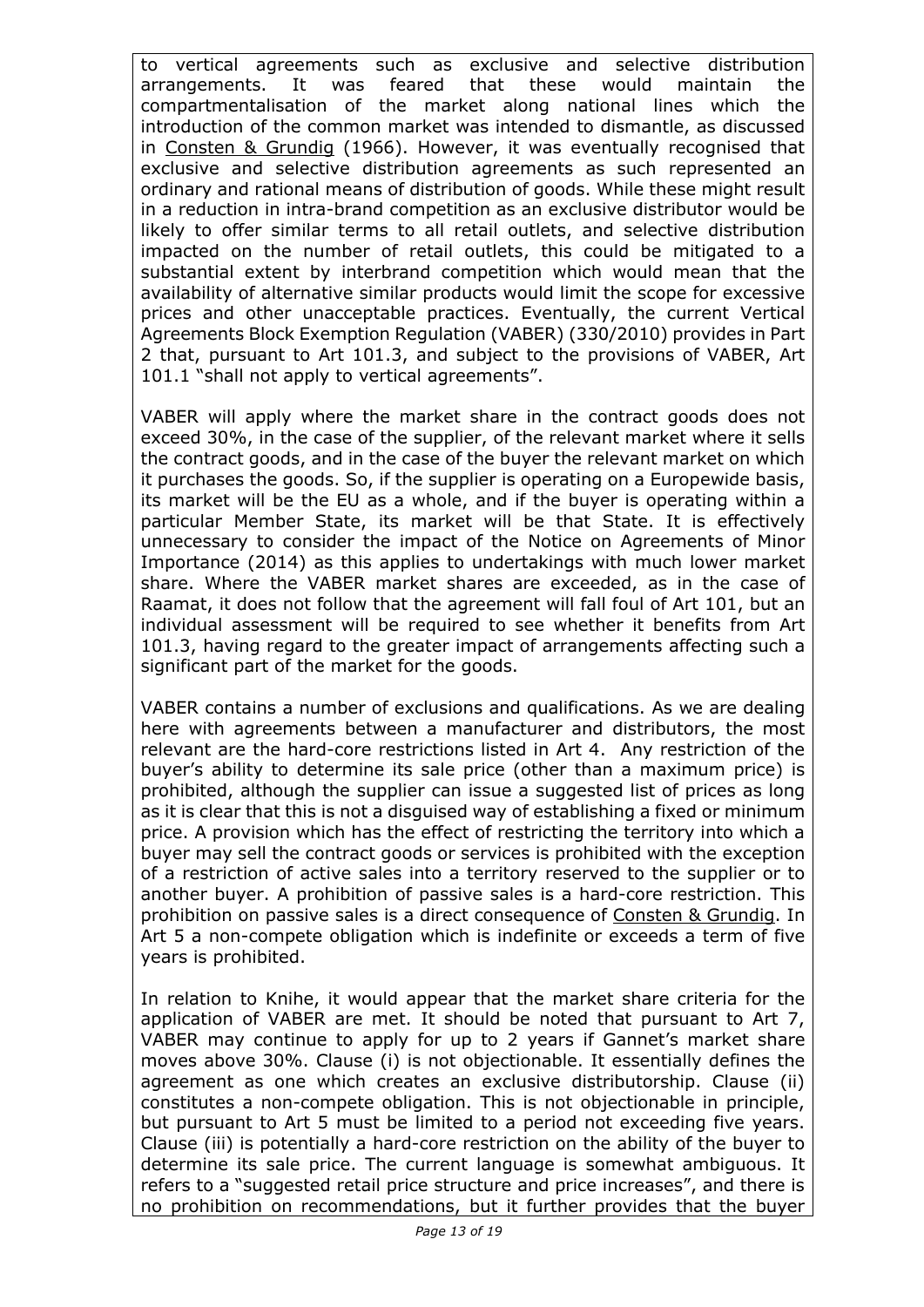"shall comply" which indicates an obligation which would amount to a hardcore restriction. The clause should be redrafted to make it clear that any guidance on prices is guidance and that there is no pressure or incentive to comply, thus creating a hard-core restriction. Clause (iv) contains two distinct elements. The first, prohibiting active sales outside the defined area, falls within the derogation contained in Art 4 (b) (i), and is acceptable. The second, requiring enquiries to be passed on, appears to amount to an unacceptable attempt to restrict passive sales outside the assigned area and would constitute a hard-core restriction.

It is therefore clear that, as currently proposed, elements of these provisions would fall foul of the requirements of VABER. They should therefore be redrafted in accordance with the recommendations above.

VABER will not apply to the agreement with Raamat. However, if similar redrafting were to take place, the agreement would be an entirely standard exclusive distribution agreement, and the rationale for the block exemption on the grounds that such agreements overall have more beneficial than objectionable elements and thus benefit from Art 101.3 would appear to apply with equal force, although the agreement would in principle be subject to specific evaluation by the national competition authorities in Estonia, Latvia and Lithuania acting in collaboration.

# **Question 2(a)**

This appears to be a nontariff barrier to trade which potentially falls within the scope of Art 34 TFEU. This prohibits quantitative restrictions on imports and measures having equivalent effect (MEQR). Quantitative restrictions were explained in Geddo (1973) as being any total or partial restraint on the total amount of goods being imported, however the restraint is calculated. There is no evidence that Portugal is seeking to restrict the importation of wine as such, so there is no question of a quantitative restriction.

MEQR were defined in Dassonville (1974) as 'any trading rules which were capable of hindering, directly or indirectly, actually or potentially intracommunity trade'. Subsequently a number of distinctions have been drawn. One important distinction is between MEQR which are distinctly applicable, i.e. apply only to the imported product, and those which are indistinctly applicable as applying to products irrespective of origin. The former will always require specific justification under Art 36. In many cases rules which are of general application will not create any hindrance. In effect, indistinctly applicable MEQR are those rules which do have such an effect, as in Walter Rau (1983) where Belgian rules requiring margarine to be packed in square section containers had a differential impact on importers, who would normally use the oblong section containers which were the norm in other countries, as compared to Belgian manufacturers who were free to export their square section containers to other Member States. The importers would have to set up a separate production line with different equipment to enter the Belgian market. A further distinction was drawn in Keck (1993) between product characteristics, i.e. rules relating to the composition, labelling, packaging and other characteristics of the product and selling arrangements which were general rules relating to such matters as shop opening times and permissibility of trading practices such as loss leading which might have a generalised effect on trade, but could be presumed to have the same effect in law and in fact on domestic and imported products and were thus excluded from consideration in the absence of evidence to the contrary.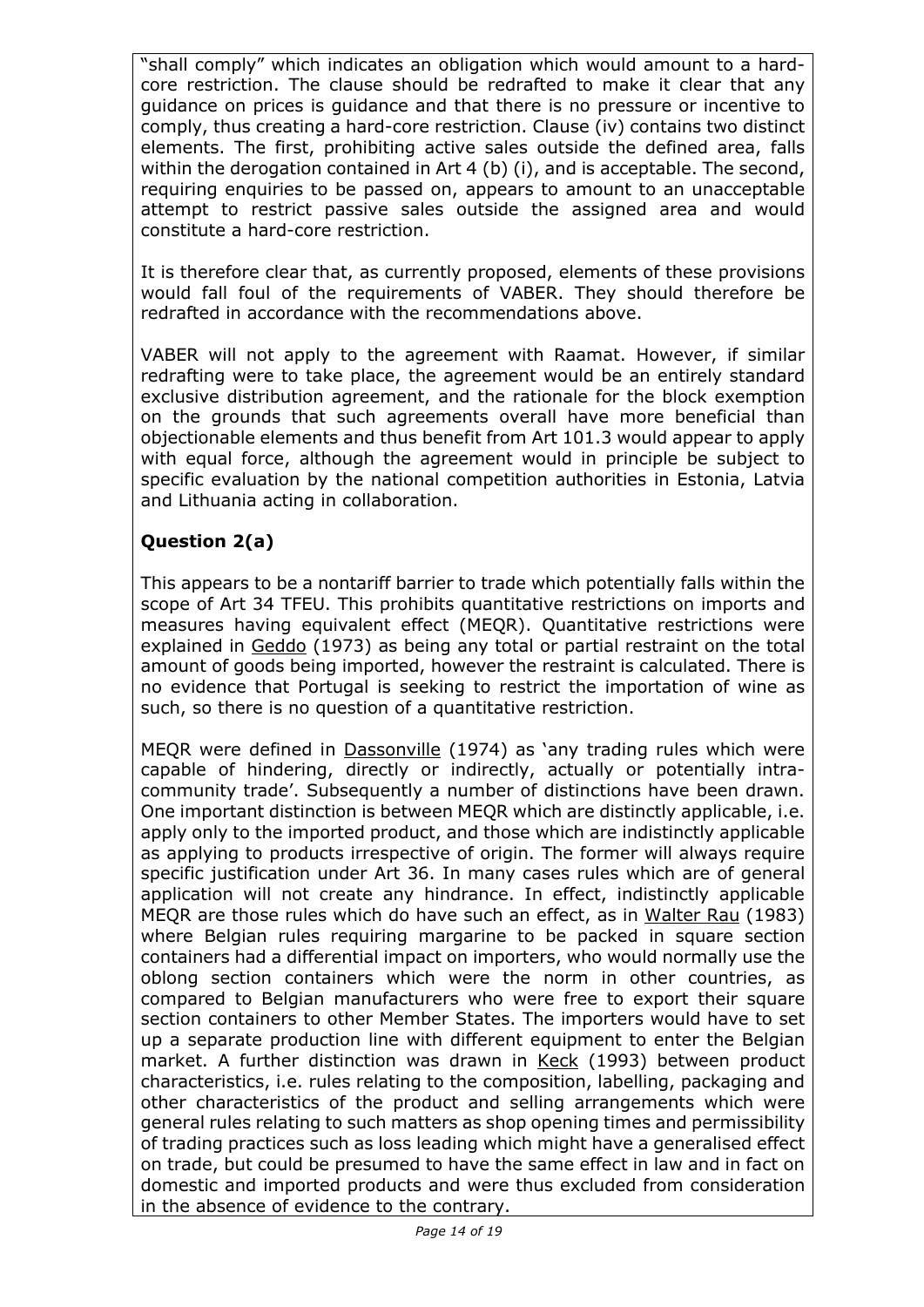Cassis de Dijon (1979) established two important principles in relation to MEQR. The rule of recognition provided that products produced in a Member State in accordance with that State's regulations were presumed to be available to be marketed throughout the EU and did not need to comply with the equivalent regulations in states into which they were imported. The rule of reason, by contrast, provided that Member States could use indistinctly applicable MEQR in order to achieve their mandatory requirements as long as this was done in a proportionate manner. Mandatory requirements were not defined, and there is no exhaustive list. They are however important objectives in the public interest and include public health, the protection of fiscal integrity, consumer protection and information and environmental issues. The requirement of proportionality means that the measure adopted must go no further than is strictly required to achieve the objective. For example, prohibiting the sale of a product on the grounds it contains ingredients other than those common in the member state will be likely to be found to be disproportionate, whereas labelling requirements are more likely to be proportionate: Commission v Germany (Beer Purity) (1987). The onus is on the Member State to demonstrate that there are grounds to invoke the mandatory requirement based on sound evidence.

In this case, the rule requiring wine to be packed in cases of 12 bottles appears to be a product characteristic relating to packaging and is therefore capable of amounting to an indistinctly applicable MEQR. There is nothing to suggest that it is not applied to wine of all origins. While the evidence appears to suggest that the vast majority of wine producers can readily comply, there is clearly a minority for whom compliance is onerous, including Balkan Wines, by analogy with the Walter Rau case. The apparent justification does not seem to fall within the exhaustive list of permitted derogations under Art 36, but may potentially benefit from the rule of reason.

The problem identified by the Portuguese authorities is that consumers will fail to appreciate that 10 bottle cases contain less product, and are cheaper for this reason, rather than because they are inherently better value for money. This is not dissimilar to the issue in Cassis, where it was said that consumers were failing to appreciate that imported fruit liqueurs had a lower alcohol content and were cheaper for this reason. There does therefore appear to be a relevant mandatory requirement in relation to the fairness of transactions/defence of the consumer. However, the proportionality of the measure must also be assessed. Would less restrictive measures, for example a requirement to label 10 bottle cases prominently to this effect be sufficient to achieve the objective? If so, the insistence on 12 bottle cases would appear to be disproportionate. Given that labelling has been regarded as appropriate as a solution in many cases involving recipe requirements, there seems no reason not to deploy it here.

# **2(b)**

This legislation appears to form part of the internal taxation system in France as explained in Denkavit (1988) and therefore falls to be considered under Art 110 TFEU. This provides that no Member State 'shall impose, directly or indirectly, any internal taxation on imported goods in excess of that imposed directly or indirectly on similar domestic products'. Similarity is assessed by reference to the use made of the product by consumers. There have been a number of cases involving various forms of alcoholic beverage. From these one can deduce that the focus will be on the way in which the product is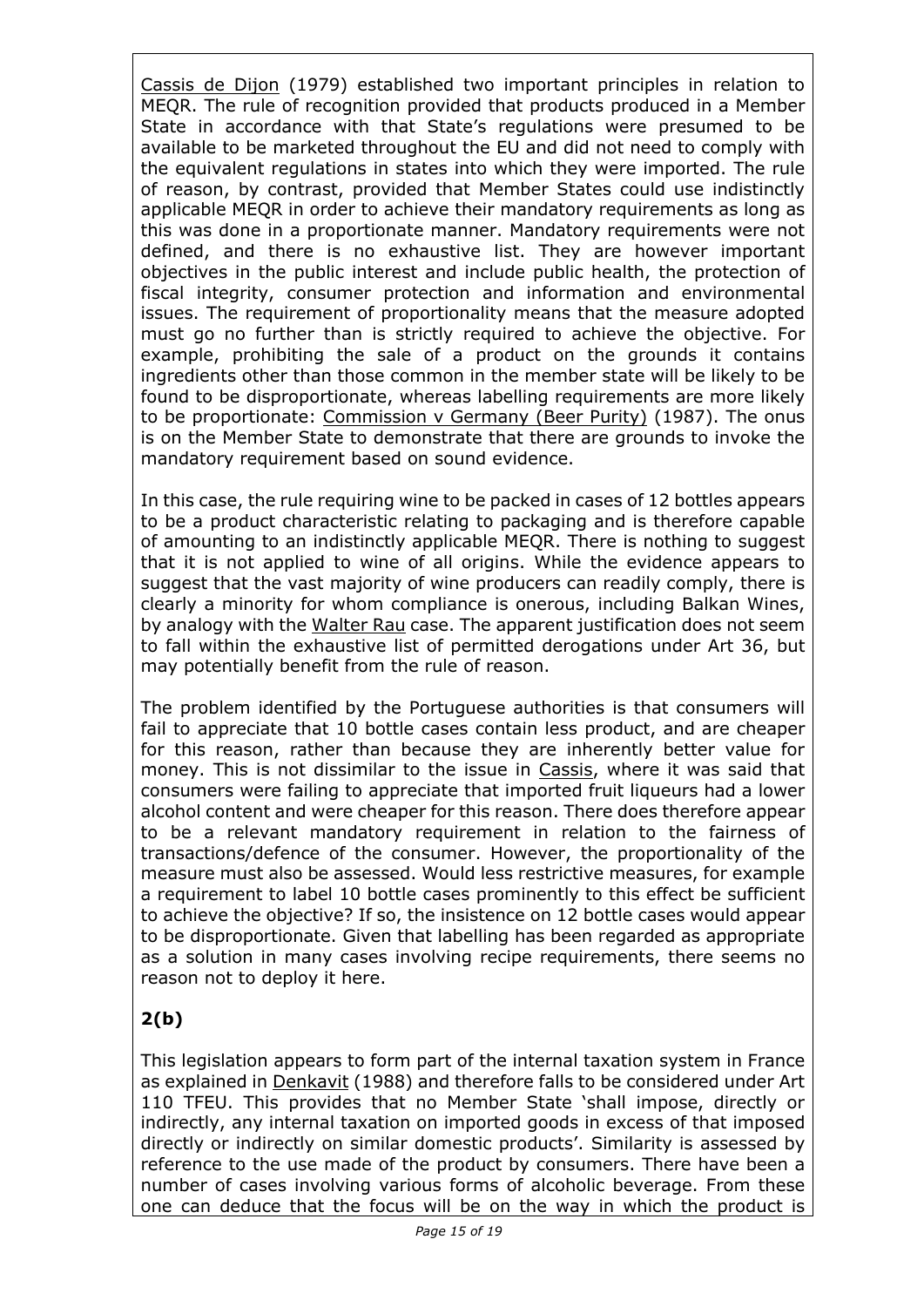perceived and used by consumers. Strong spirits have been regarded as similar, even though produced from different raw materials, and, here, all the products which are referred to appear to be wine, with the only difference being the level of alcohol by volume. There is no basis for arguing that these products are not similar. Even if a distinction could be drawn between standard strength winds and low alcohol wines, there is no doubt that wine which is half the standard strength would be regarded as similar to wine which is very slightly weaker than that. On the face of it the taxation system does not discriminate since the criterion for imposing a particular level of duty is the objective one of alcohol by volume. There is no doubt that a progressive, graduated system of taxation based on objective criteria is permissible: Commission v Greece (Car Tax) (1990), however it is possible for what is ostensibly such a system to be manipulated so as to impose an excessive burden on similar products as in Humblot (1985), where the imposition of a much higher rate of taxation on motor vehicles applying only to imported vehicles, including ones which would otherwise have been regarded as closely similar to domestic ones, was considered to lack objective justification and constitute indirect differential taxation.

In this case, the graduated excise duty on wine appears justifiable. The particularly low rate for low alcohol wine can in principle be justified by reason to the health considerations asserted, and this is reinforced by the similar treatment of beer. In the absence of any evidence that there is an international or generally accepted upper limit for low alcohol wine exceeding 5%, it may be difficult to argue that there is anything untoward. It may be the case that French producers elect to produce wine benefiting from the lower excise duty, but it is not clear to what extent other international producers also adopt this strength. Furthermore, it is not clear whether there is any particular reason why Balkan Wines cannot adjust the strength of their product. In the absence of any cogent evidence that the level at which the lower rate of excise duty is charged has been manipulated in order to benefit French producers, the current French system is likely to be regarded as in conformity with Art 110.

# **Question 3(a)**

Vera, as an Irish citizen, is also an EU citizen. As such she has, in principle, the right to move to and reside in another EU state. This right has two legal bases. Firstly, if she is a worker, she has the right to take up employment pursuant to Art 45 TFEU and to move and reside for that purpose. Furthermore, pursuant to Arts 20/21 she has in principle a right to move and reside as a citizen, although this is subject to the conditions set out in the Citizens Rights Directive 2004/38. In exercising these rights she is entitled to be accompanied by her family members of whatever nationality.

The post as a personal trainer in Barcelona appears to satisfy the criteria for Vera to be considered a worker. These are that "for a certain period of time a person performed services of some economic value for and under the direction of another person in return for which he received remuneration": Lawrie-Blum (1986).

Family members are defined in Art 2 of the Directive as including spouses, registered partners and direct descendants who are under 21 of the EU citizen and/or spouse/partner. In addition, Art 3 requires member states to facilitate entry and residence for partners with whom the EU citizen has a durable relationship.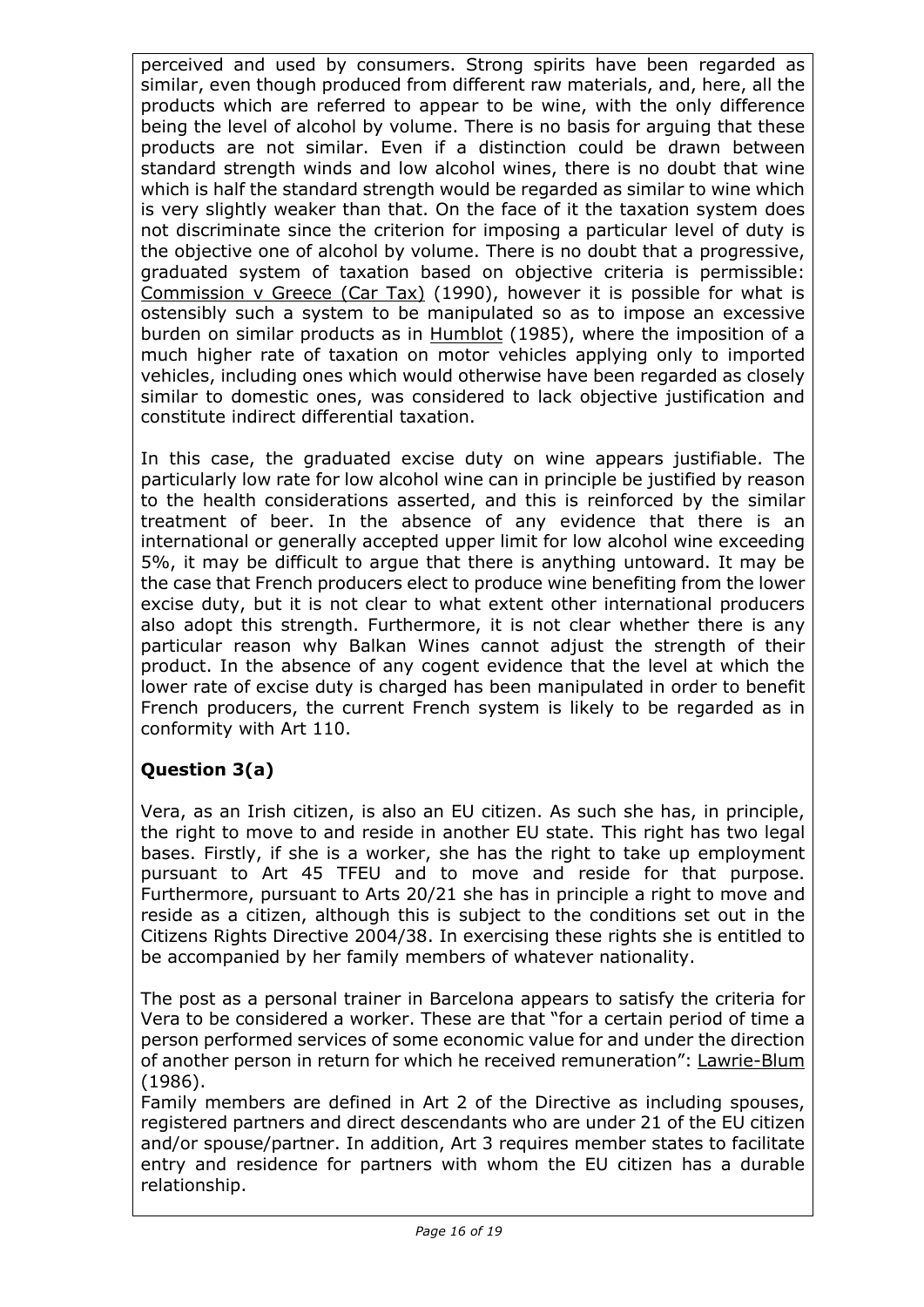So far as Vera is concerned, there is nothing to stop her exercising her right to free movement. Assuming she takes up the offered employment, she will have the benefit of Art 45, and of Regulation 492/2011 which provides further guarantees of equal and non-discriminatory treatment. In addition to exercising the right to move and reside for up to 3 months available to all EU citizens pursuant to Art 6 of the Directive, she falls within Art 7, which provides an open-ended right of residence for workers.

So far as Isaac is concerned, he does not appear to qualify as a family member as defined in Art 2. It is not clear when the relationship commenced, but if it can be described as durable, his entry and residence with Vera should be facilitated, and the Spanish authorities will have to justify any denial of entry or residence. It does not appear that Mercy qualifies as a family member under Art 2 although she may qualify as a dependant or member of the household of Vera under Art 3. If Vera and Isaac were to marry, the situation will change significantly. Isaac would have a right of entry and residence as Vera's spouse, and Mercy as a direct descendent under the age of 21. Both would be entitled to take up employment: Art 23 of the Directive.

There is a further complication in relation to Isaac. A Member State is entitled, pursuant to Art 27 of the Directive to restrict his freedom of movement on grounds of public policy or public security. Past criminal convictions do not in themselves constitute such grounds, and Isaac's personal conduct 'must represent a genuine, present and sufficiently serious threat affecting one of the fundamental interests of society'. The facts suggest that Isaac has remained politically active in the Zimbabwean context, although there is nothing to suggest that he is currently engaged in any activities that could be regarded as a threat to Spanish society, and exclusion on the basis of political activity could be regarded as disproportionate.

# **3(b)**

Art 47 TFEU provides for the regulation of mutual recognition of qualifications by means of directives in order to facilitate the right to pursue a profession in an employed or self-employed capacity. Directive 2005/36 now provides a range of mechanisms for such recognition. Personal trainer is not a profession specifically regulated by the Directive, but Vera can apply to the Irish authorities for a European Professional Card verifying her Irish qualifications. She can also, pursuant to Art 12 of the Directive, expect equal treatment of her Irish qualifications. The precise mechanism for ensuring recognition of her qualifications is complex, but in essence full faith and credit must be given to her Irish qualifications, even if they do not mirror precisely the Spanish equivalent. Specifically, the certification in relation to the first-aid component should be assessed on the basis of its substantive content. The Spanish authorities must look at the substance of the qualification. Only if there is a significant lacuna can the Spanish authorities require Vera to take an aptitude test or undergo an adaptation period: Art 14 of the Directive.

# **3(c)**

It is not entirely clear why the discrepancy in salary exists. If it is on the basis that Vera is an EU migrant worker it will be prohibited by Art 7 of Regulation 492/2011. Art 157 TFEU provides that 'each Member State shall ensure that the principle of equal pay for male and female workers for equal work or work of equal value is applied'. If the difference in salary between Vera and the male coaches can be attributed to gender, it will be unlawful. The precise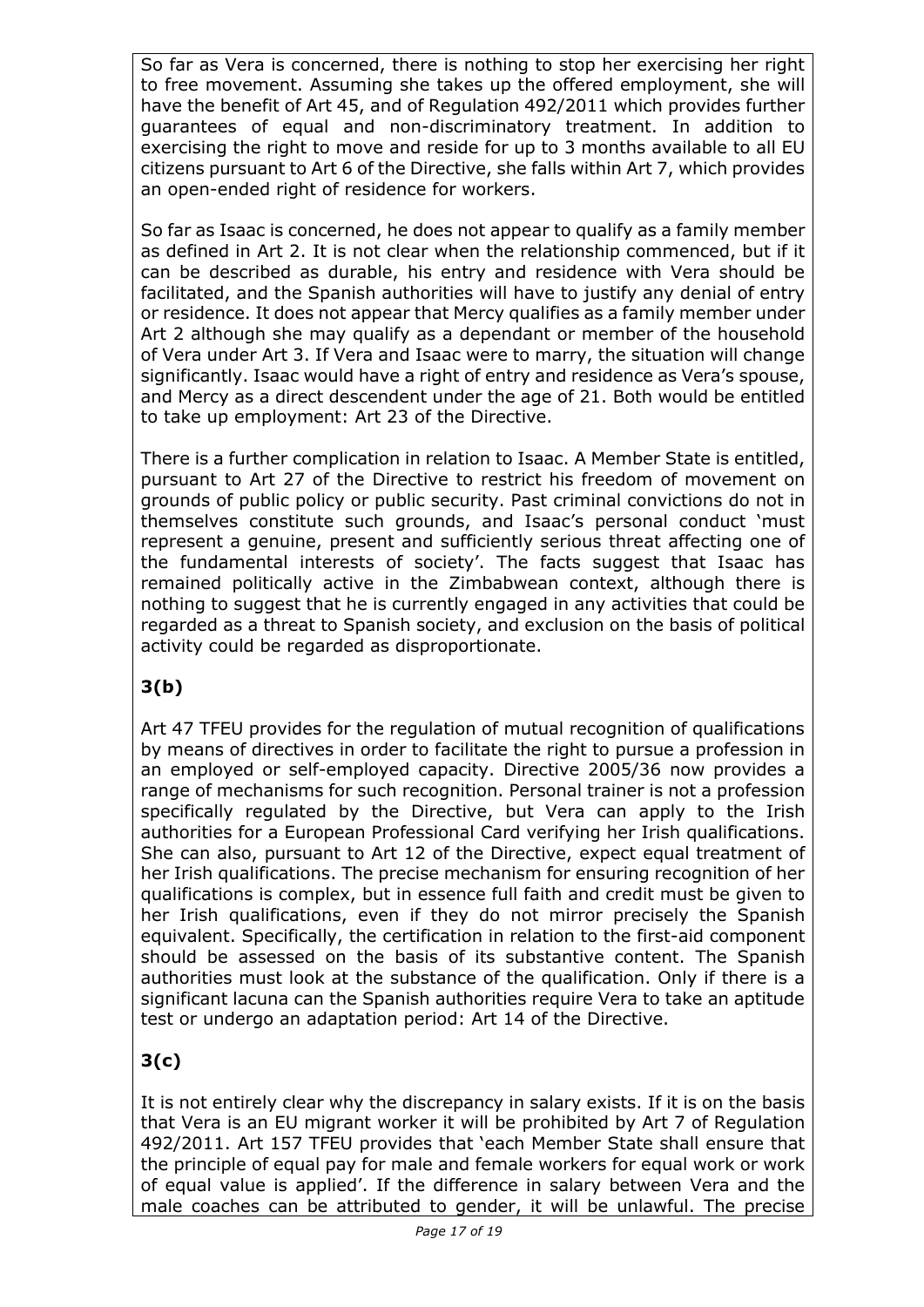mechanism for pursuing this will be contained in the relevant Spanish legislation implementing the requirements of Art 157 and the supporting Directives, in particular Directive 2006/54. If it is suggested that the work of the male coaches should be treated as of a higher value, a formal job evaluation can be undertaken so that appropriate weighting is given to the different requirements. Factors to be taken into consideration would include the level of qualification required, the extent to which there is a managerial function and the level of responsibility, e.g. for the physical safety of others.

# **Question 4**

This question requires us to consider the potential availability of the direct effect of the Directive, the indirect effect of the Directive and potential Member State Liability.

The concept of direct effect of EU law derives from van Gend en Loos (1963) in which the Court ruled that the then EEC created a new legal order which did not simply operate as an international treaty between the Member States at the public international law level, but was capable of creating rights, and imposing liability in natural and legal persons. The case concerned Treaty articles, and the Court stated that these could create direct effect to the extent that they were clear precise and unconditional. Subsequently in van Duyn (1975) it was accepted that in principle the provisions of a directive could create direct effect under the same conditions, although in Marshall (No 1) (1981) it was made clear that because directives were addressed to the Member States they could only have vertical direct effect. In other words, an individual could rely on the direct effect of a directive as against a Member State. This vertical direct effect can apply in relation to any emanation of the state. This includes all the formal organs of the state, but has been extended, most recently in Farrell v Whitty (2017) to include all entities which "must be treated as comparable to the State, either because they are legal persons governed by public law that are part of the State in the broad sense, or because they are subject to the authority or control of a public body, or because they have been required, by such a body, to perform a task in the public interest and have been given, for that purpose, such special powers".

A Directive can only have vertical effect after the date for its transposition has passed: Tullio Ratti (1979), but we are told that the transposition date was 31 December 2018, so provided the matters complained of arise after that date, this will not be an issue. The principal problem for Fatima in this respect is that any claim she has is against her employer, and there is nothing to suggest any connection between the employer and the state to constitute an emanation. We can therefore exclude direct effect in her case.

The hospital which employs Ernie would appear to fall squarely within the concept of an emanation of the state. It is subject to the authority or control of a public body, namely the Ministry of Health. It is therefore necessary to consider whether the other criteria for direct effect are met. While it would be necessary to review the specific provisions of the Directive to be absolutely categoric, the provisions in question, namely a list of relevant chemicals, and a list of required personal protective equipment, including technical specifications, do appear to be clear, precise and unconditional. It is therefore likely that Ernie will be able to rely on the Directive to pursue a claim. This means that his rights will be established by reference to the Directive and any national provisions will be disregarded.